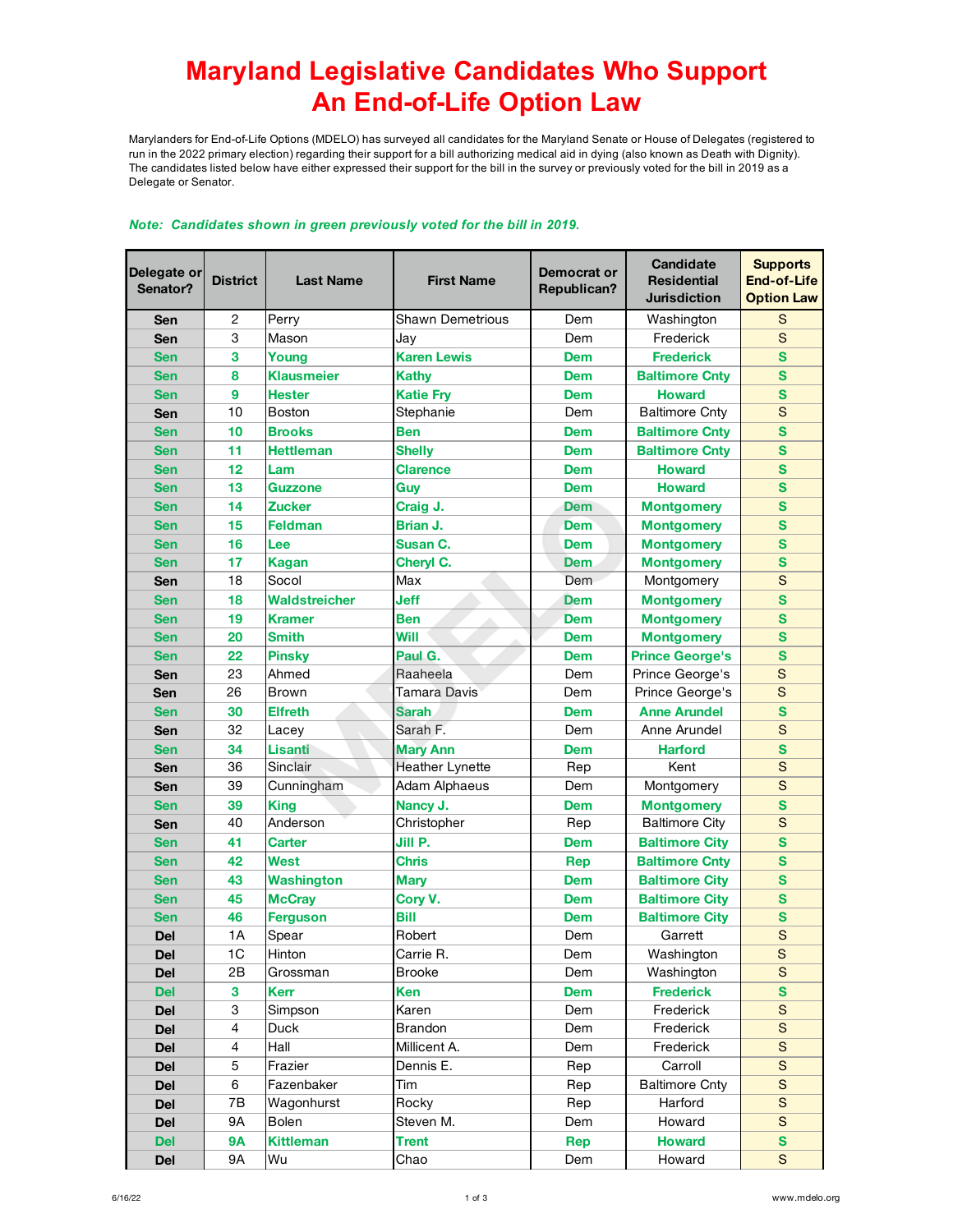## **Maryland Legislative Candidates Who Support An End-of-Life Option Law**

*Note: Candidates shown in green previously voted for the bill in 2019.*

| Delegate or<br>Senator? | <b>District</b> | <b>Last Name</b>       | <b>First Name</b> | Democrat or<br>Republican? | <b>Candidate</b><br><b>Residential</b><br><b>Jurisdiction</b> | <b>Supports</b><br>End-of-Life<br><b>Option Law</b> |
|-------------------------|-----------------|------------------------|-------------------|----------------------------|---------------------------------------------------------------|-----------------------------------------------------|
| Del                     | 9A              | Zeng                   | Jianning Jenny    | Rep                        | Howard                                                        | S                                                   |
| <b>Del</b>              | <b>9A</b>       | Ziegler                | Natalie           | Dem                        | Howard                                                        | S                                                   |
| <b>Del</b>              | <b>9B</b>       | <b>Watson</b>          | <b>Courtney</b>   | <b>Dem</b>                 | <b>Howard</b>                                                 | S                                                   |
| Del                     | 10              | Brown, Sr.             | Michael T.        | Dem                        | <b>Baltimore Cnty</b>                                         | S                                                   |
| Del                     | 11B             | <b>Belcastro</b>       | Lisa              | Dem                        | <b>Baltimore Cnty</b>                                         | S                                                   |
| <b>Del</b>              | 11B             | <b>Cardin</b>          | Jon S.            | <b>Dem</b>                 | <b>Baltimore Cnty</b>                                         | S                                                   |
| <b>Del</b>              | <b>11B</b>      | <b>Stein</b>           | Dana M.           | <b>Dem</b>                 | <b>Baltimore Cntv</b>                                         | S                                                   |
| <b>Del</b>              | <b>12A</b>      | <b>Feldmark</b>        | Jessica           | <b>Dem</b>                 | <b>Howard</b>                                                 | S                                                   |
| <b>Del</b>              | <b>12A</b>      | Hill                   | Terri             | <b>Dem</b>                 | <b>Howard</b>                                                 | S                                                   |
| Del                     | 12B             | Garcia                 | Jeff              | Dem                        | Anne Arundel                                                  | S                                                   |
| Del                     | 12B             | Imbragulio, Sr.        | Ronald A.         | Rep                        | Anne Arundel                                                  | S                                                   |
| <b>Del</b>              | 13              | <b>Atterbeary</b>      | <b>Vanessa</b>    | <b>Dem</b>                 | <b>Howard</b>                                                 | S                                                   |
| Del                     | 13              | <b>Brooks</b>          | Amy R.            | Dem                        | Howard                                                        | S                                                   |
| Del                     | 13              | Guzzone                | Pamela Lanman     | Dem                        | Howard                                                        | S                                                   |
| <b>Del</b>              | 13              | <b>Terrasa</b>         | Jen               | <b>Dem</b>                 | <b>Howard</b>                                                 | S                                                   |
| Del                     | 14              | Dowling                | Joshua            | Dem                        | Montgomery                                                    | S                                                   |
| <b>Del</b>              | 14              | <b>Kaiser</b>          | Anne R.           | Dem                        | <b>Montgomery</b>                                             | S                                                   |
| <b>Del</b>              | 14              | Luedtke                | <b>Eric</b>       | <b>Dem</b>                 | <b>Montgomery</b>                                             | S                                                   |
| <b>Del</b>              | 14              | Queen                  | <b>Pamela</b>     | Dem                        | <b>Montgomery</b>                                             | S                                                   |
| Del                     | 15              | Ali                    | Saqib             | Dem                        | Montgomery                                                    | S                                                   |
| <b>Del</b>              | 15              | <b>Fraser-Hidalgo</b>  | <b>David</b>      | <b>Dem</b>                 | <b>Montgomery</b>                                             | S                                                   |
| <b>Del</b>              | 15              | Qi                     | Lily              | <b>Dem</b>                 | <b>Montgomery</b>                                             | S                                                   |
| <b>Del</b>              | 16              | <b>Kelly</b>           | Ariana            | <b>Dem</b>                 | <b>Montgomery</b>                                             | S                                                   |
| <b>Del</b>              | 16              | <b>Korman</b>          | <b>Marc</b>       | <b>Dem</b>                 | <b>Montgomery</b>                                             | S                                                   |
| <b>Del</b>              | 16              | Love                   | Sara N.           | <b>Dem</b>                 | <b>Montgomery</b>                                             | S                                                   |
| <b>Del</b>              | 17              | <b>Barve</b>           | Kumar P.          | <b>Dem</b>                 | <b>Montgomery</b>                                             | S                                                   |
| Del                     | 17              | De Maria               | Joe               | Dem                        | Montgomery                                                    | S                                                   |
| <b>Del</b>              | 17              | <b>Palakovich Carr</b> | <b>Julie</b>      | <b>Dem</b>                 | <b>Montgomery</b>                                             | S                                                   |
| Del                     | 17              | Vogel                  | Joseph            | Dem                        | Montgomery                                                    | S                                                   |
| <b>Del</b>              | 18              | <b>Shetty</b>          | <b>Emily</b>      | <b>Dem</b>                 | <b>Montgomery</b>                                             | S                                                   |
| <b>Del</b>              | 18              | <b>Solomon</b>         | <b>Jared</b>      | Dem                        | <b>Montgomery</b>                                             | S                                                   |
| <b>Del</b>              | 19              | <b>Crutchfield</b>     | <b>Charlotte</b>  | <b>Dem</b>                 | <b>Montgomery</b>                                             | S                                                   |
| <b>Del</b>              | 19              | <b>Cullison</b>        | <b>Bonnie</b>     | <b>Dem</b>                 | <b>Montgomery</b>                                             | S                                                   |
| <b>Del</b>              | 19              | <b>Stewart</b>         | <b>Vaughn</b>     | <b>Dem</b>                 | <b>Montgomery</b>                                             | $\mathbf{s}$                                        |
| <b>Del</b>              | 20              | <b>Charkoudian</b>     | Lorig             | <b>Dem</b>                 | <b>Montgomery</b>                                             | $\mathbf{s}$                                        |
| <b>Del</b>              | 20              | <b>Moon</b>            | <b>David</b>      | <b>Dem</b>                 | <b>Montgomery</b>                                             | S                                                   |
| <b>Del</b>              | 20              | <b>Wilkins</b>         | <b>Jheanelle</b>  | <b>Dem</b>                 | <b>Montgomery</b>                                             | S                                                   |
| <b>Del</b>              | 21              | Lehman                 | Mary A.           | <b>Dem</b>                 | <b>Prince George's</b>                                        | S                                                   |
| <b>Del</b>              | 21              | Peña-Melnyk            | Joseline A.       | <b>Dem</b>                 | <b>Prince George's</b>                                        | S                                                   |
| Del                     | 22              | Martinez               | Ashanti           | Dem                        | Prince George's                                               | ${\mathsf S}$                                       |
| Del                     | 22              | Paschall               | Patrick A         | Dem                        | Prince George's                                               | S                                                   |
| <b>Del</b>              | 22              | <b>Washington</b>      | Alonzo T.         | <b>Dem</b>                 | <b>Prince George's</b>                                        | $\mathbf{s}$                                        |
| <b>Del</b>              | 22              | Williams               | Nicole A.         | Dem                        | Prince George's                                               | $\mathsf S$                                         |
| Del                     | 23B             | Collins                | Jocelyn Irene     | Dem                        | Prince George's                                               | ${\mathsf S}$                                       |
| <b>Del</b>              | 23B             | Holmes, Jr.            | <b>Marvin E.</b>  | <b>Dem</b>                 | <b>Prince George's</b>                                        | $\mathbf{s}$                                        |
| Del                     | 24              | Stevenson              | Christopher       | Dem                        | Prince George's                                               | $\mathsf S$                                         |
| Del                     | 24              | Ward                   | LaTasha R.        | Dem                        | Prince George's                                               | $\mathbf S$                                         |
| <b>Del</b>              | <b>27A</b>      | <b>Proctor</b>         | <b>Susie</b>      | <b>Dem</b>                 | <b>Prince George's</b>                                        | $\mathbf{s}$                                        |
| Del                     | 31              | <b>Burke</b>           | Kevin             | Dem                        | Anne Arundel                                                  | ${\mathsf S}$                                       |
| <b>Del</b>              | 32              | <b>Bartlett</b>        | J. Sandy          | <b>Dem</b>                 | <b>Anne Arundel</b>                                           | S                                                   |
| <b>Del</b>              | <b>33C</b>      | <b>Bagnall</b>         | <b>Heather A.</b> | <b>Dem</b>                 | <b>Anne Arundel</b>                                           | $\mathbf{s}$                                        |